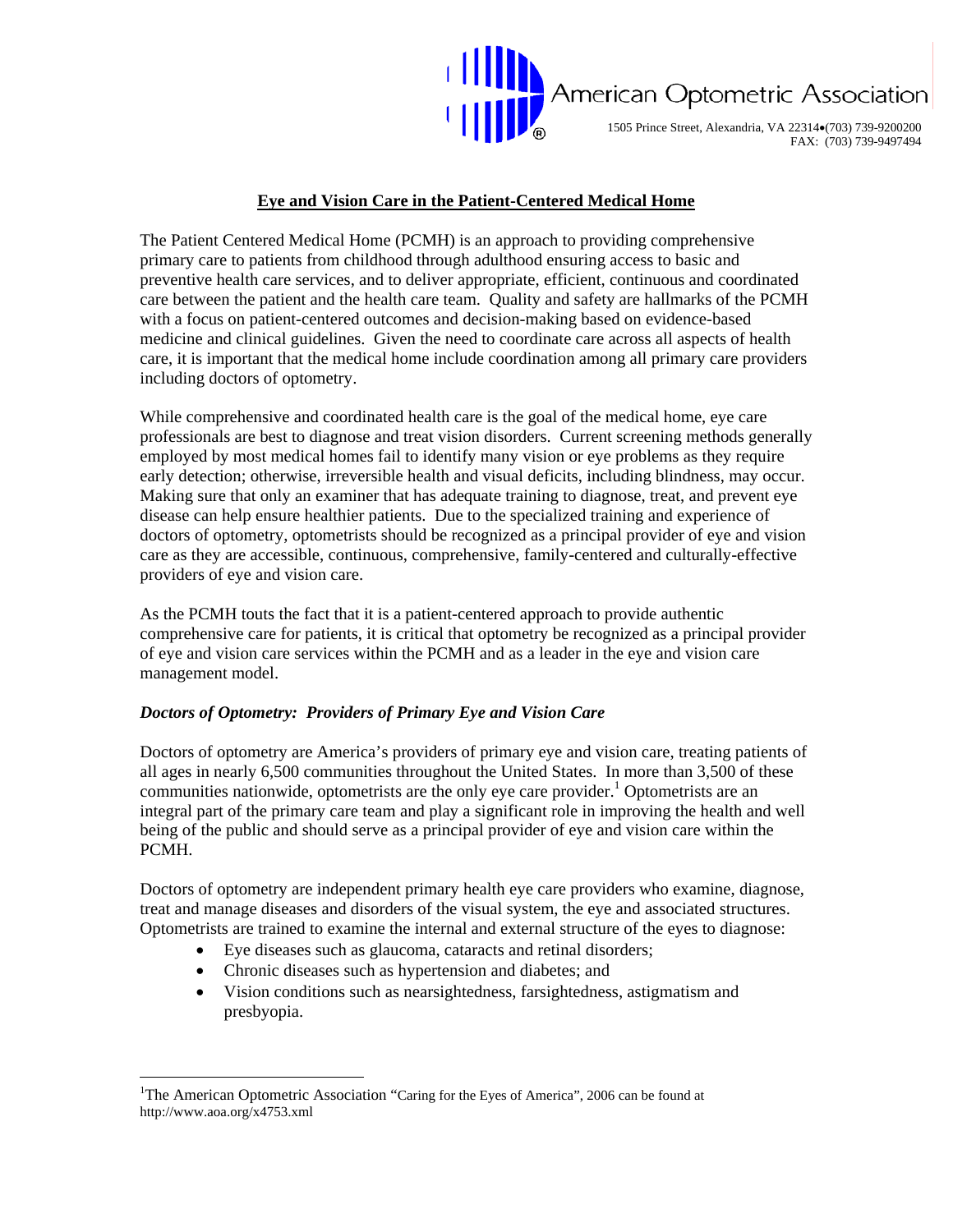Optometrists also conduct testing to determine a patient's ability to focus and coordinate the eyes, and to judge depth and see colors accurately. They are licensed to prescribe eyeglasses, contact lenses, low vision aids, vision therapy, and medications to treat eye diseases.

As primary providers of eye and vision care, optometrists are an integral part of the health care team and can serve as an entry point into the health care system. As the sole primary eye care provider in many communities across America, optometrists are often a patient's first entry point into the health care system. Doctors of optometry are skilled in the cooperative management of eye and vision care and often refer patients to other health care professionals for further evaluation.

### *The Importance of Optometry in Patient-Centered Health Care*

Early detection and timely treatment can prevent visual impairment and progression of conditions leading to blindness. As primary providers of eye care, doctors of optometry are involved in managing the ocular manifestations of numerous systemic disorders such as diabetes and high blood pressure. The vital role that doctors of optometry play in the mission of providing preventive care is clear as these doctors are often the first to diagnose a systemic disorder based on an ocular examination, and many times are the only contact some patients have with a healthcare professional all year. Furthermore, eye and vision health is an integral component of an approach to comprehensive care, especially for children's overall health and well-being as they learn and grow. The best health care management must include a regular eye examination by a practitioner whose primary focus is vision and eye care.

### *Eye Care in Pediatric and Youth Populations*

 $\overline{a}$ 

Vision disorders are the fourth most common disability in the United States and the most prevalent handicapping condition during childhood. Despite the high prevalence of vision disorders in children, studies show that only about 31 percent of children between ages 6 and 16 years are likely to have had a comprehensive eye and vision examination within the past year, while below the age of 6, only about 14 percent are likely to have had an eye and vision examination. Unfortunately, undue reliance on vision screening by pediatricians or other primary care physicians may result in the late detection of amblyopia and other vision disorders.

The American Public Health Association (APHA) adopted a resolution that recognizes the shortcomings of vision screenings, encourages regular eye examinations at the ages of 6 months, 2 years, and 4 years, and encourages pediatricians to recommend that all children receive eye examinations at these intervals.<sup>[2](#page-1-0)</sup> Healthy People 2010, a national disease prevention initiative of the U.S. Department of Health and Human Services, also recognized the importance of preventive vision care. One of its goals is to improve the visual health of our Nation through prevention, early detection, treatment, and rehabilitation.<sup>[3](#page-1-1)</sup> These national efforts to inform the public about the importance of early eye care and the current limitations of vision screening are issues that all optometrists need to discuss within every community to ensure that children receive professional eye examinations on a regular basis throughout their childhood.

<span id="page-1-0"></span><sup>&</sup>lt;sup>2</sup> American Journal of Public Health, Improving Early Childhood Eyecare, Vol. 92, No. 3, March 2002<br><sup>3</sup> U.S. Department of Health and Human Services, Healthy People 2010, 2<sup>nd</sup> ed. Understanding and Improving Hea

<span id="page-1-1"></span><sup>&</sup>lt;sup>3</sup> U.S. Department of Health and Human Services. Healthy People 2010, 2<sup>nd</sup> ed., Understanding and Improving Health and Objectives for Improving Health, Volume 2, [Section 28](http://www.healthypeople.gov/document/html/volume2/28vision.htm) Washington, D.C., U.S. Government Printing Office, November 2000.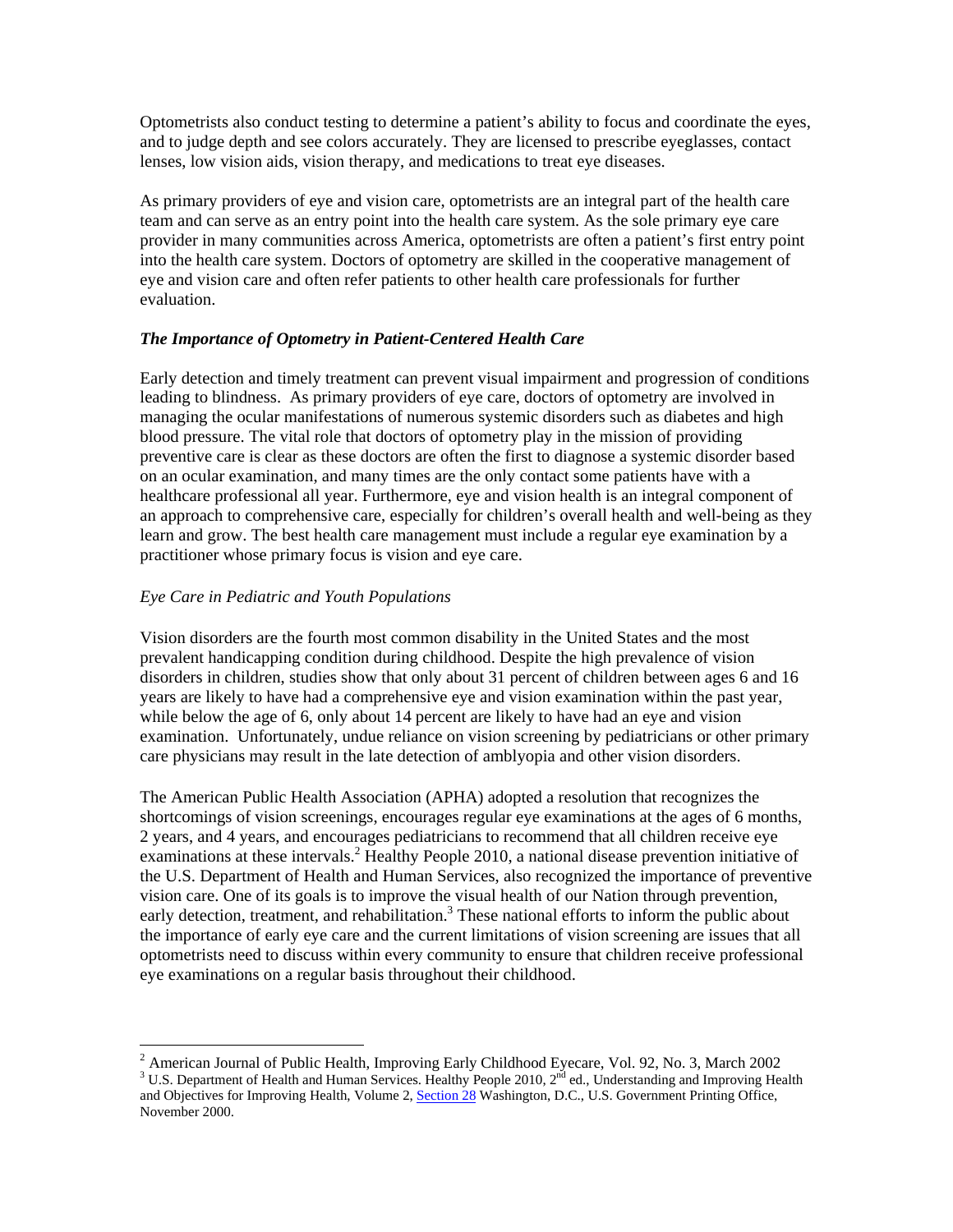Over the past thirty years, studies have shown the need for earlier eye examination and treatment which has resulted in clinical advances that enable more effective preventive eye care for infants and preschool children. Extensive research has also demonstrated the importance of the first few years of life in the development of vision. Within the first 6 months of life, rapid changes occur in most components of the visual system including visual acuity, accommodation, and binocular vision. Interference with development during this very critical phase may lead to serious lifelong effects on vision. However, successful treatment can be obtained quickly with early diagnosis and intervention.<sup>4</sup>

Highlighting optometry's commitment to the health of children's vision, the American Optometric Association (AOA) and The Vision Care Institute of Johnson & Johnson Vision Care, Inc., have partnered to create InfantSEE®, a no-cost public health program developed to provide professional eye care for infants nationwide. Through InfantSEE®, optometrists provide a one-time, comprehensive eye assessment to infants in their first year of life, offering early detection of potential eye and vision problems at no cost regardless of income.

### *Eye Care and Chronic Conditions*

 $\overline{a}$ 

When a patient has diabetes, the optometrist periodically examines the retina through a dilated pupil to determine if and how the diabetes is affecting the eye. With careful monitoring the optometrist can determine the effect of the disease on the patient's eye and, if deemed necessary, the optometrist will schedule a consultation with a retinal specialist. After treatment, the optometrist will again manage the care of the patient.

If a patient complains of blurred vision, one of the diagnoses that an optometrist may make is that of cataract. The optometrist will monitor the patient's condition until such time that cataract surgery becomes necessary and will then schedule the patient's surgery to have the cataract removed by an eye surgeon. Following the surgery, the optometrist will, in most cases, provides the patient's post-operative care.

Another potential diagnosis an optometrist may make when treating a patient for blurred vision is macular degeneration. As the U.S. population ages, macular degeneration is becoming an increasingly common condition. The vast majority of macular degeneration cases are the "dry" form of the disease and optometrists are trained to independently manage this form of the disease. A small percentage of cases will progress to the "wet" form of this disease. The optometrist will then schedule these patients for treatment with a retinal specialist. After this treatment, the optometrist will again assume the management role for the patient and preventatively counsel patients on the use of UV protective eyewear and the use of various antioxidant agents as recommended by the "Age-Related Eye Disease Study" (AREDS) to reduce the advancement of the disease.

If a patient's intraocular pressure is higher than "normal" (ocular hypertension), but the patient does not yet have signs of optic nerve damage, the optometrist will periodically re-evaluate the patient's condition. During this evaluation, the optometrist will look for changes in the eye, indicative of beginning glaucoma. If a patient progresses to show optic nerve changes characteristic of glaucoma, the optometrist will initiate treatment with topical medications. In the small percentage of patients with glaucoma that do not respond favorably to this medication

<span id="page-2-0"></span><sup>&</sup>lt;sup>4</sup>Mitchell M. Scheiman, O.D., M.S et al, American Optometric Association, Optometric Practice Clinical Guideline Pediatric Eye and Vision Examinations: Reference Guide for Clinicians, 2<sup>nd</sup> ed., St. Louis, MO, 2002 can be found at http://www.aoa.org/documents/CPG-2.pdf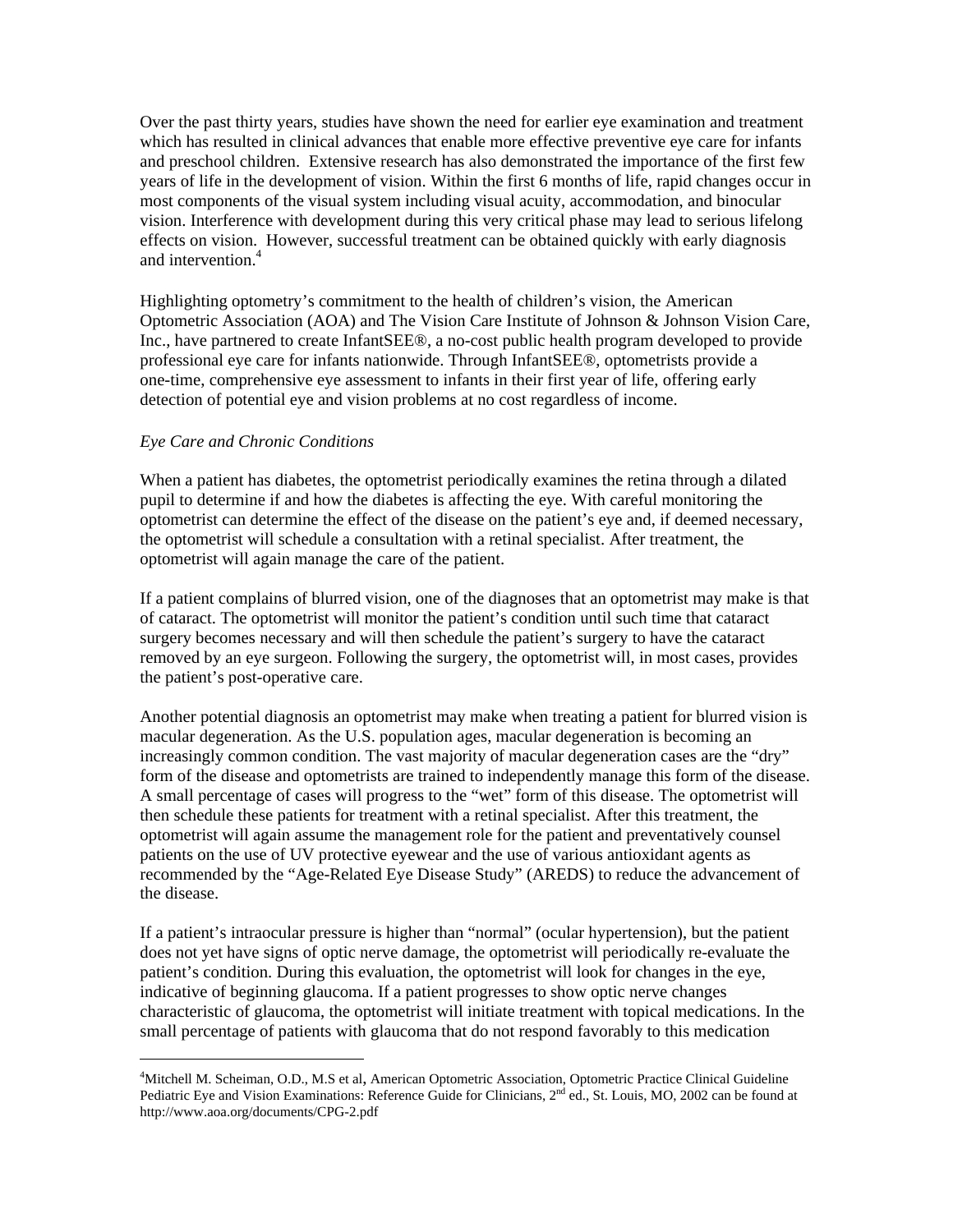therapy, the optometrist will schedule the patient for glaucoma surgery with a glaucoma specialist. Following glaucoma surgery, the optometrist will resume the management of the patient.

Headache is one of the most common symptoms that confront physicians. Often, the family physician will refer a patient with headaches to an optometrist to determine if the headaches are ocular in origin before other costly neurological evaluations are done. Optometrists and family physicians often work together to manage patients being that it is more cost effective than using other health care specialists.

Management of eye trauma and acute eye infections is another valuable primary eye care role provided by optometrists. Corneal abrasions, chemical burns, foreign bodies on the surface of the eye or eyelids, thermal burns, conjunctivitis and anterior uveitis are just a few of the conditions that optometrists treat in their offices every day. With access available on evenings, weekends and in rural settings, optometrists are key providers of these trauma services.

The Institute of Medicine's *Primary Care: America's Health in a New Era* recognized optometrists as providing first-contact care for basic health services that are needed by most, if not all, of the population at some point in their lifetime and the focus of primary care should include good vision care as part of the primary care.<sup>[5](#page-3-0)</sup> Optometrists in their role as primary care providers continue to be well-positioned to play an ever-increasing active part in providing quality, cost-effective, accessible primary eye care services to all Americans.

### *Doctors of Optometry – Providing Cost Effective Eye Care*

 $\overline{a}$ 

Optometrists are a cost effective alternative to emergency rooms for trauma and acute eye care services. For example, comparing the Medicare reimbursement rates for clinical care in an optometrist's office to emergency room hospital care for treatment of eye trauma, cost savings approach 80% if the care is provided in an optometrist's office.

Optometrists perform needed eye examinations for approximately 60 percent of America's population.<sup>[6](#page-3-1)</sup> Comparing the health plan reimbursement rate difference between a "new" and an "established" patient, one can find a significant cost savings when a patient simply receives their medical eye care from the same provider that has been providing their routine care. In addition, when a patient receives medical eye care from a provider whom they are familiar with, they typically experience more timely treatment and fewer complications. This translates to further cost savings.

According to a recent study entitled, "*The Impact Of Managed Eyecare On Use Of Vision Services, Vision Costs, And Patient Satisfaction*," when primary eye care providers work in tandem with physicians, patients access eye care services more frequently and receive more comprehensive treatment, ultimately resulting in high patient satisfaction and a decrease in medical eye care utilization and total eye care costs.<sup>[7](#page-3-2)</sup>

<span id="page-3-0"></span><sup>&</sup>lt;sup>5</sup> Institute of Medicine. Primary care: America's health in a new era, Committee on the Future of Primary Care, Washington, DC: National Academy Press, 1996.

<span id="page-3-1"></span>The American Optometric Association "Caring for the Eyes of America", 2006 can be found at http://www.aoa.org/x4753.xml

<span id="page-3-2"></span><sup>7</sup> Shoshana S. Colman, PhD, R. David Jones, OD, Christian L. Serdahl, MD, F. Mason Smith, OD, Stefanie J. Silva, MS, Warren H. Schonfeld, PhD, "The Impact of Managed Eyecare on Use of Vision Services, Vision Costs, and Patient Satisfaction".